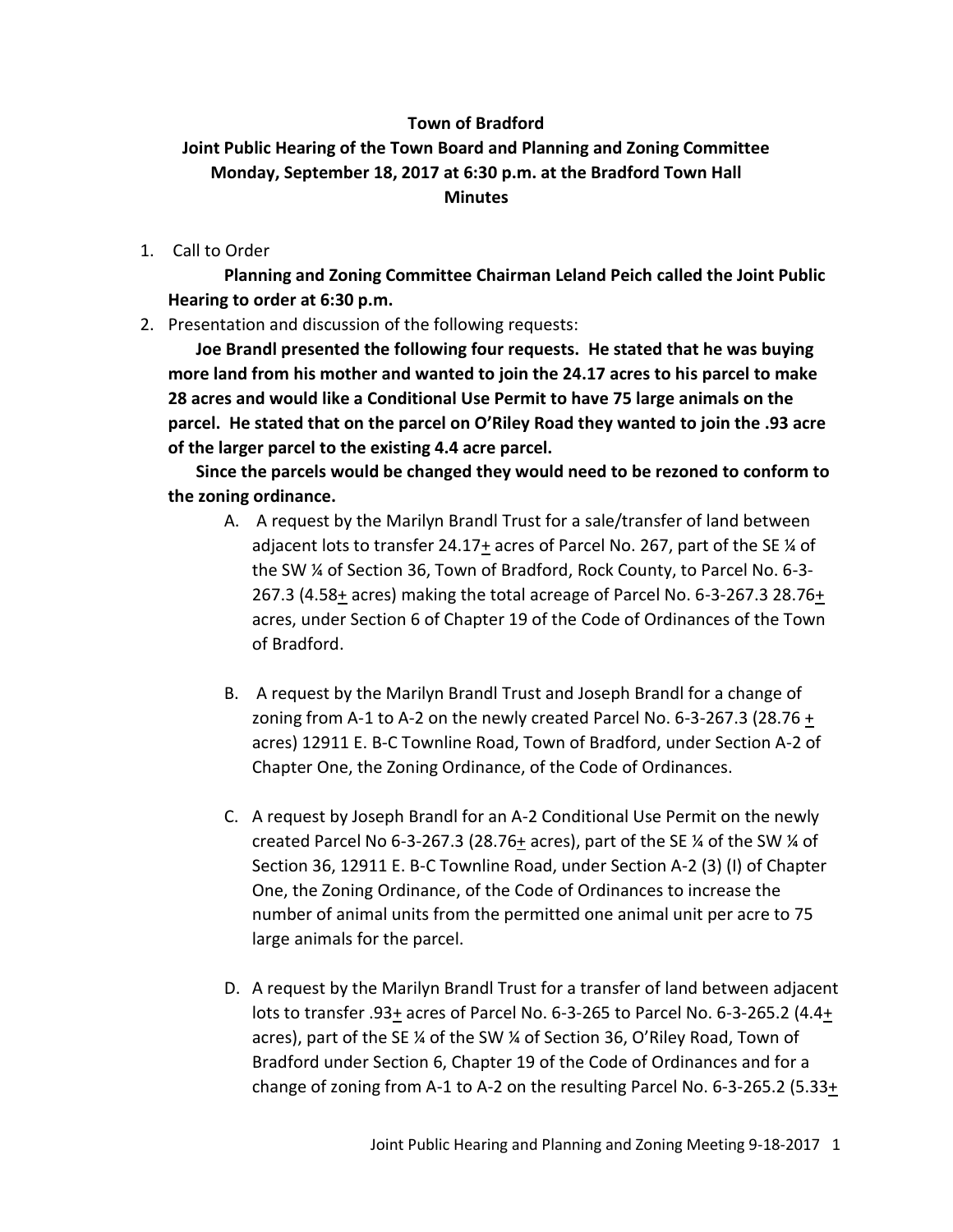acres) under Section A-2 of Chapter One, the Zoning Ordinance, of the Code of Ordinances.

**Jim Churchill asked where they would spread the manure. Joe Brandl replied that they would spread on their land and on their family's adjoining land. There were no other questions.**

3. Adjournment

**Motion to adjourn the public hearing. (Sharon Douglas/Carie McGinnis) The motion carried by voice vote with no negative vote. The meeting was adjourned at 6:36 p.m.**

**Respectfully submitted,**

**Sandra Clarke, Clerk**

## **Planning and Zoning Committee Meeting Monday, September 18, 2017 Immediately following the Joint Public Hearing at the Bradford Town Hall Minutes**

1. Call to Order and Roll Call

**Chairman Leland Peich called the Planning and Zoning Committee meeting to order at 6:36 p.m. at the Bradford Town Hall. Also present were Committee Members Sharon Douglas, Carie McGinnis, Jim Churchill and Sharon Hargarten and Clerk Sandra Clarke.**

- 2. Motion to adopt the Agenda **Motion to adopt the agenda. (Sharon Douglas/Carie McGinnis) The motion carried by voice vote with no negative vote.**
- 3. Motion to approve the minutes to the last meeting **Motion to approve the minutes to the August 15, 2017 meeting. (Sharon Douglas/Sharon Hargarten) The motion carried by voice vote with no negative vote.**
- 4. Discussion and action by the Planning and Zoning Committee on recommendations for the Town Board on the following requests:
	- a. A request by Marilyn Brandl Trust for a change of zoning from A-1 to A-2 on Parcel 6-3-265.2, 5.33+ acres, under Section A-2 of Chapter One, the Zoning Ordinance, of